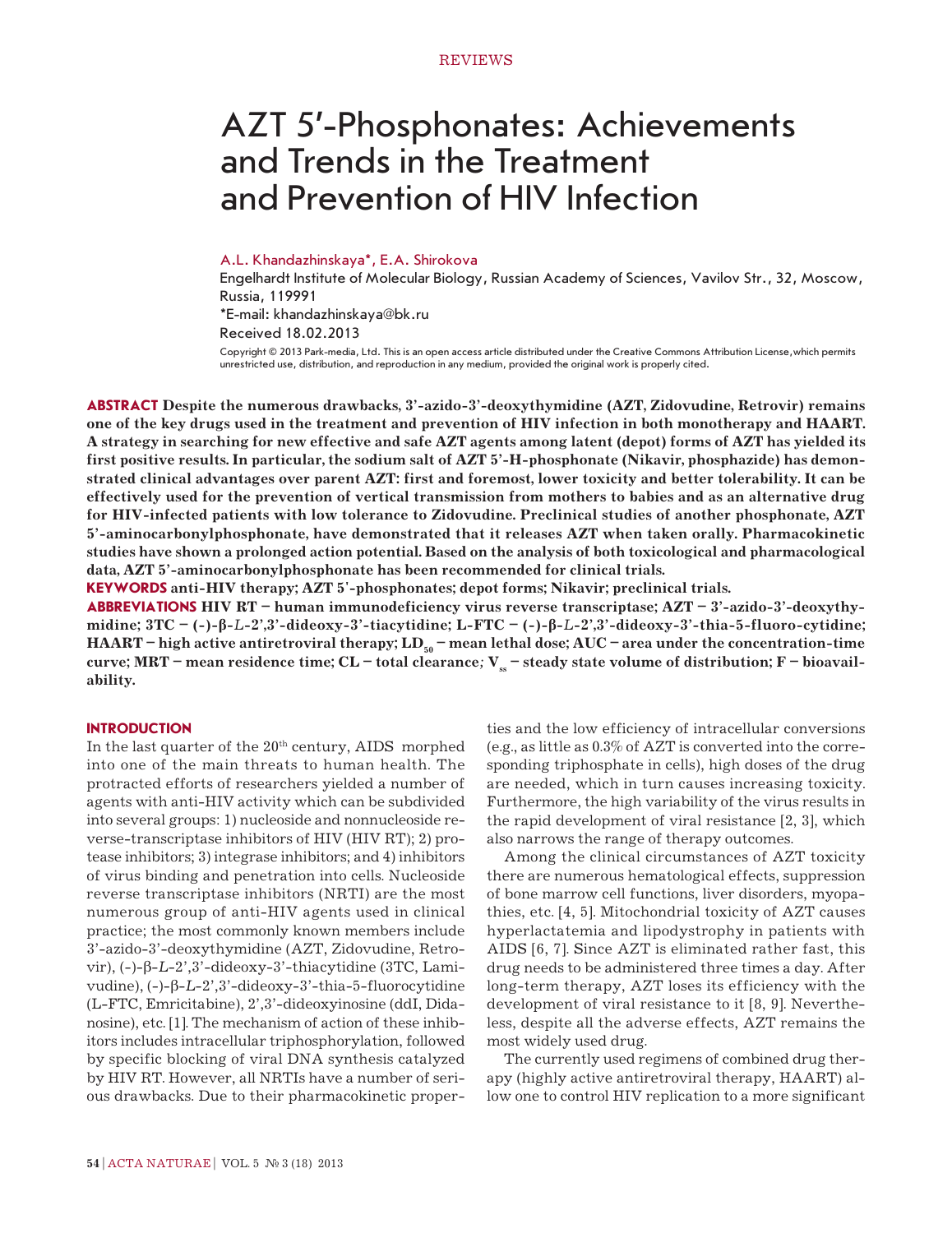extent, as compared to the drugs taken individually; however, they also require novel components that can be efficient and nontoxic.

One of the ways to enhance the efficacy of an antiviral drug is to synthesize its depot (latent) form; i.e., such a derivative that would release the active substance when undergoing chemical or enzymatic conversion in the organism [10]. Designing depot forms is a good means to reducing NRTI toxicity both by improving the pharmacokinetic parameters and by decreasing their affinity to mitochondrial transport proteins. This approach has been used in many laboratories in the search for novel anti-HIV agents. The following drugs illustrate the successful application of the depot forms of NRTI in practical medicine: Viread® (tenofovir disoproxil fumarate) and Nikavir® (sodium salt of AZT 5'-H-phosphonate, phosphazide) [11, 12].

## **NIKAVIR (PHOSPHAZIDE), THE FIRST ACHIEVEMENT IN DESIGNING DEPOT FORMS OF AZT**

Nikavir was licensed in the Russian Federation in 1999 as an agent to be used for therapy in patients with AIDS and for the prevention of HIV infection [13–15]. Nikavir was designed as a result of lengthy studies devoted to the synthesis and investigation of antiviral agents headed by A.A. Kraevsky at the Engelhardt Institute of Molecular Biology, Russian Academy of Sciences [16, 17]:



AZT 5'-H-phosphonate was synthesized in 1989 and tested on cell cultures infected with HIV-1 [16]; however, there was a significant discrepancy between the data obtained from the experiments conducted at different laboratories. It was initially reported that phosphazide **1** exhibited moderate anti-HIV activity and lower toxicity in a MT-4 cell culture as compared to AZT [18, 19]. Its selectivity index was higher than that of AZT. However, when phosphazide was later tested on three different cell lines (MT-4, CEM-SS and CEM-X 174), its activity was found to be lower than that of AZT by almost an order of magnitude [20]. It was reported in another paper [21] that the anti-HIV activity of compound **1** in the cell cultures C8 and JM was 10–20 times higher vs. that of AZT. Contrariwise, according to [22], the selectivity indices of H-phosphonate **1** were 1.5 and 15 times higher than those of AZT (IIIB and HXB2

strains of HIV in blood mononuclear cells were used). Despite these discrepant and disputable data, the research into phosphazide was continued, which made it possible to reveal its superiority over AZT in laboratory animal experiments [23].

Pharmacokinetic studies of phosphazide have shown the main difference from AZT: the pharmacokinetic profile of AZT after oral administration of phosphazide was considerably smoother as compared to the case when AZT was administered alone ( $C_{\text{max}}$  and  $t_{\text{max}}$ )  $\sim 0.13$  mg/l and 2-2.5 h, respectively, vs. 1.2 mg/l and 0.5–0.8 h for AZT). A lower peak concentration of AZT, which was observed after the administration of phosphazide, did not reduce antiviral efficacy but could facilitate a decrease in toxicity. This difference was used in clinical practice: a stable positive therapeutic effect (reduction of viral stress, immunorestoration, and a decrease in the risk of developing concomitant diseases) was observed. Phosphazide is well tolerated in both adults and children. No adverse effects that are typically observed in patients taking AZT (such as vomiting, nausea, headache, diarrhea, myalgia, anemia, thrombocytopenia, and neutrocytopenia) have been detected during phosphazide therapy [17].

A significant therapeutic efficacy and the safety of phosphazide were observed in HIV-infected patients receiving HAART. Various combinations of Nikavir with Didanozine and Nevirapine [24], with Didanozine and Ritonavir/Saquinavir [25], with Lamivudine and Efavirenz or a protease inhibitor (Atazanavir or Lopinavir/Ritonavir) [26], etc. have shown good results. These HAART regimens have demonstrated higher efficacy in patients with concomitant diseases (anemias, chronic hepatitis B and C [27], hepatic cirrhosis, and tuberculosis [28]) as compared to regimens comprising Retrovir or Combivir. The essential advantage of Nikavir is that it is safe for patients with tuberculosis and liver pathologies of viral etiology, since most HIV-infected patients suffer from these opportunistic infections [27, 28].

Another clinical application of phosphazide is the chemoprophylaxis of mother-to-child transmission of HIV during pregnancy, peri- and postnatal periods. Phosphazide does not affect the course of the pregnancy in HIV-infected women, fetal maturity or viability. AZT from phosphazide is capable of efficiently penetrating the placenta; thus, equal AZT concentrations are maintained in the mother's umbilical cord and blood. The use of Nikavir during a pregnancy (combined with Retrovir or Nevirapine during childbirth and the postnatal period) efficiently prevents vertical transmission of HIV [29, 30]. In some cases, Retrovir can be substituted by Nikavir because of a low hemoglobin level in the blood of a pregnant woman. The agent is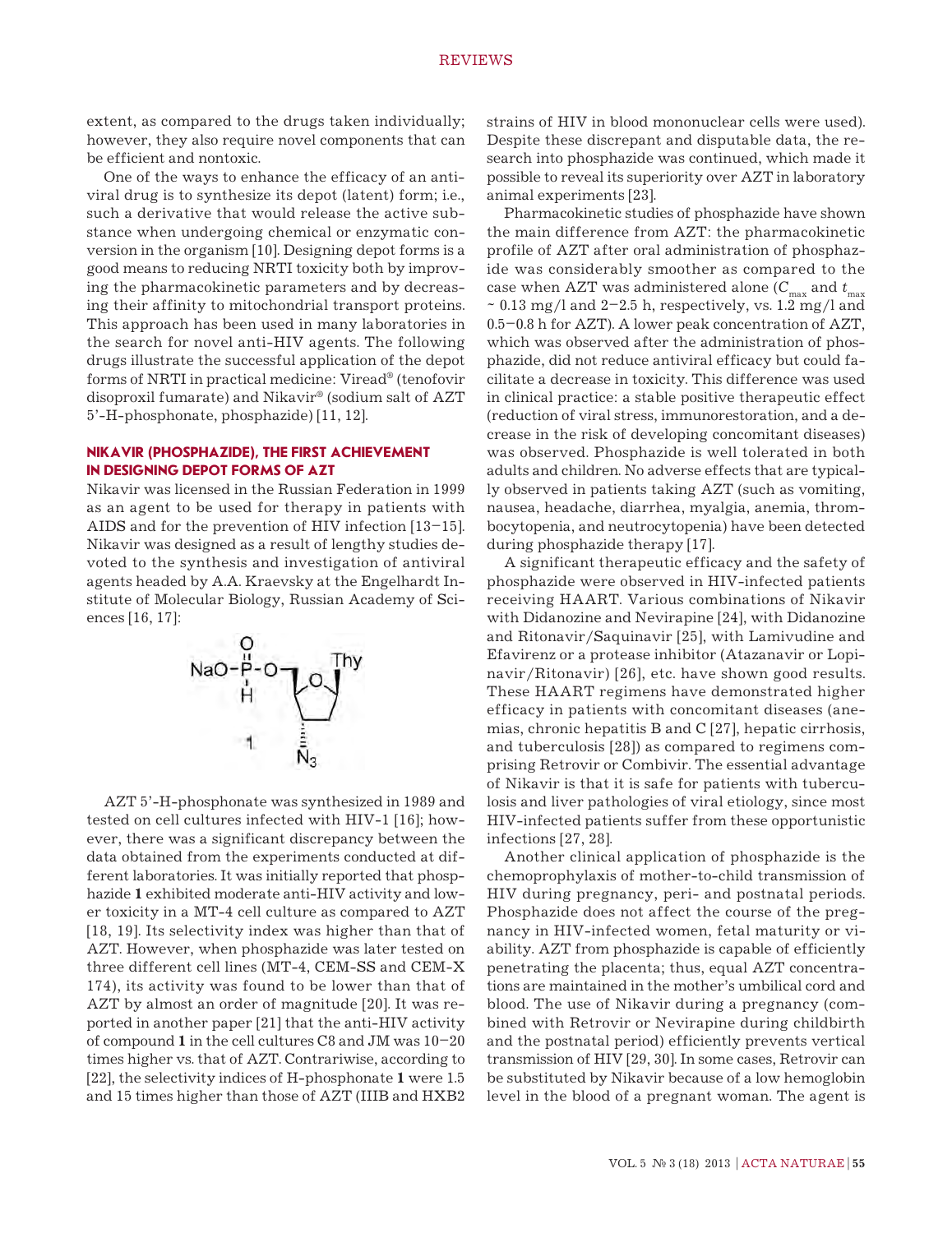well-tolerated; the hematologic indices have been restored in all such cases.

Thus, low toxicity and good tolerance of phosphazide make it a promising component for various examples of HAART. It can be efficiently used to prevent motherto-child transmission of HIV, to treat HIV infection (in particular, in patients with concomitant chronic viral hepatitis), and to prevent healthcare-worker infections. It is no coincidence that phosphazide has been recommended as a component of the preferred regimens of first-line antiretroviral therapy in the current edition of the Protocols on Treatment of and Care for People with HIV [31].

# **5'-AMINOCARBONYL PHOSPHONATES AS A TREND IN SEARCHING FOR NEW DEPOT FORMS OF AZT**

Following the efforts focused on designing phosphonate depot forms of AZT, various types of compounds have been studied [32–37]. The class of AZT 5'-aminocarbonyl phosphonates substituted at the NH-fragment by various functional groups ( $\mathrm{C_{6}H_{13}}$ ,  $\mathrm{HOCH_{2}CH_{2}},$  $\mathrm{H_{2}NCH_{2}CH_{2}, Me_{2}NCH_{2}CH_{2}, Me_{3}N^{+}CH_{2}CH_{2}, Me, H, C_{4}H_{9},}$  $\mathrm{PhCH}_{_2}\mathrm{CH}_{_2}\mathrm{)}$  has turned out to have the highest potential [38–40].



Antiviral experiments in HIV-infected MT-4 cells have demonstrated that AZT 5'-aminocarbonyl phosphonates inhibit viral replication with an efficiency an order of magnitude lower than that of AZT. Meanwhile, their toxicity (except for the methylamide derivative) is considerably lower than that of AZT. All the synthesized phosphonates have turned out to be stable in biological fluids (human blood serum, canine whole blood). The preliminary evaluation of the pharmacokinetic parameters after oral administration of AZT 5'-aminocarbonyl phosphonates in dogs has demonstrated that all the compounds can be metabolized to AZT. The shapes of the curves of concentration of the released AZT in blood plasma vs. time have been similar in all amides under study. The peak concentrations ( $C_{max}$ ) of AZT for phosphonates carrying  $\mathrm{C_{6}H_{13}, C_{4}H_{9}, PhCH_{2}CH_{2}}$  moieties at the NH-fragment, as well as that of nonsubstituted amide **2,** are 2.0, 0.8, 0.9, and 3.7 mg/l, respectively. Thus, AZT 5'-aminocarbonyl phosphate **2** is the most efficient AZT donor within this group. This compound has been studied more thoroughly.

#### **AZT 5'-AMINOCARBONYL PHOSPHONATE**

#### **Cell culture experiments**

The investigation of the antiviral activity of AZT 5'-aminocarbonyl phosphonate **2** on a human lymphoblastoid cell line MT-4 has shown that its antiviral activity is inferior to that of AZT by about an order of magnitude and 3–4.5 times lower than that of phosphazide. However, its toxicity is considerably lower (by 34–50 and 12.5–15 times, respectively). Therefore, phosphonate **2** is characterized by a higher selectivity index than AZT and phosphazide [38–40].

The efficiency of penetration of phosphonate **2** into cells is  $10-100$  times lower than that of AZT and approximately 6 times lower than that of phosphazide [23, 39]. This fact gives grounds to hypothesize that the decrease in anti-HIV activity and toxicity in a MT-4 cell culture as compared to the same indicators for AZT and phosphazide is associated with a decrease in the efficiency of its penetration into cells; i.e., there is a direct relationship between the penetration of phosphonate **2**, phosphazide, and AZT into cultured cells and the antiviral properties of these compounds. It should be mentioned that both depot forms are appreciably stable in cell culture experiments, while being efficiently converted into AZT in the organism [39].

#### **Stability studies**

The stability of phosphonate **2** in 100% human blood serum has turned out to be comparable to that of phosphazide: the half-life of both compounds is over 6 h [39]. Meanwhile, phosphonate **2** is characterized by a considerably higher stability in canine whole blood at 37°С as compared to phosphazide ( $T_{1/2}$  > 24 h vs. 3 h).

# **PHARMACOKINETIC PARAMETERS AFTER SINGLE-DOSE ADMINISTRATION [41]**

#### **Outbred dogs (average weight 22 ± 3.4 kg)**

It has been ascertained during a pharmacokinetic study of drug **2** (capsules № 2; 250, 500 and 1000 mg or 10, 20 and 40 mg/kg) that most of it is metabolized into pharmacologically active AZT. *Table 1* lists the pharmacokinetic parameters of AZT released after a single-dose oral administration of phosphonate **2** in dogs.

It was shown by comparing phosphonate **2** with AZT and phosphazide (*Table 2*) that the peak AZT concentration in plasma during the administration of phosphonate **2** is lower, while the accumulation of AZT and the clearance time are longer. The pharmacokinetic parameters of AZT formed from phosphonate **2** were close to those of phosphazide ( $C_{\rm max}$  being 2.5 times lower; AUC being twice as low, but  $t_{\text{max}}$  and other parameters being higher). The maximum concentration of AZT after oral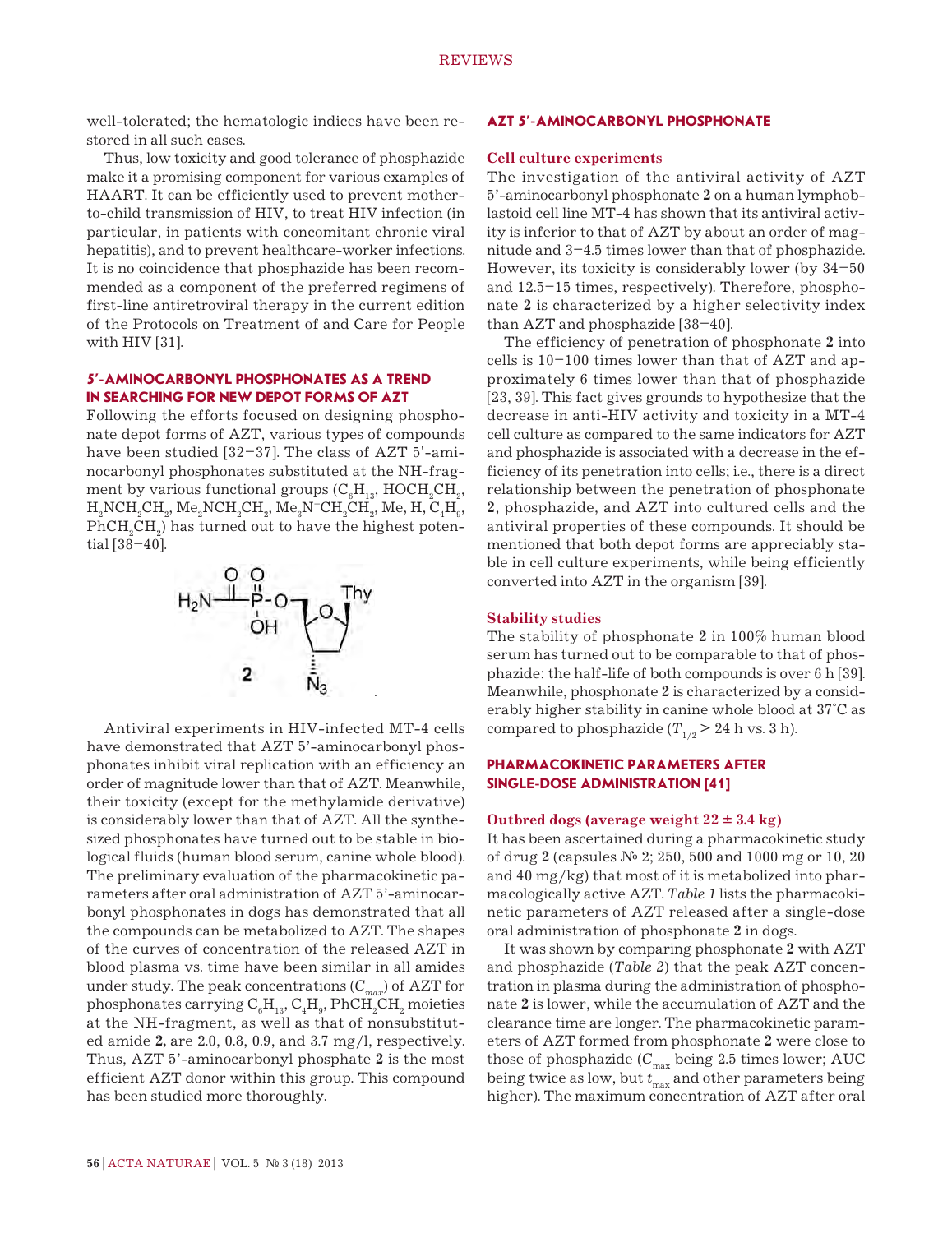### **REVIEWS**

| Table 1. Pharmacokinetic parameters of 5'-aminocarbonyl phosphonate 2 and its major metabolite AZT after a single- |
|--------------------------------------------------------------------------------------------------------------------|
| dose oral administration of capsules of 5'-aminocarbonyl phosphonate 2 to dogs at doses of 10, 20, and 40 mg/kg    |
| body weight                                                                                                        |

| Dose of<br>compound 2,<br>mg | <b>Tested</b><br>compound | Pharmacokinetic parameters  |                             |                 |                               |                 |                                  |
|------------------------------|---------------------------|-----------------------------|-----------------------------|-----------------|-------------------------------|-----------------|----------------------------------|
|                              |                           | $\frac{C_{\text{max}}}{mg}$ | $\mathrm{t_{max}, \atop h}$ | AUC,<br>mg h/l  | ${\rm t}_{1/2}^{\phantom{1}}$ | MRT,<br>h       | $\frac{C_{\text{max}}/AUC}{1/h}$ |
| 10                           | $2^{\circ}$               | $0.31 \pm 0.09$             | $1.5 \pm 0.25$              | $0.47 \pm 0.15$ | $0.62 \pm 0.1$                | $2.43 \pm 0.04$ | $0.662 \pm 0.066$                |
|                              | AZT                       | $0.36 \pm 0.24$             | $4.7 \pm 1.0$               | $2.87 \pm 1.56$ | $4.57 \pm 1.46$               | $8.90 \pm 5.34$ | $0.119 \pm 0.033$                |
| <b>20</b>                    | 2 <sup>1</sup>            | $0.51 \pm 0.18$             | $1.6 \pm 0.2$               | $0.98 \pm 0.44$ | $0.81 \pm 0.2$                | $2.65 \pm 0.16$ | $0.561 \pm 0.122$                |
|                              | <b>AZT</b>                | $0.69 \pm 0.49$             | $5.0 \pm 1.7$               | $6.0 \pm 3.3$   | $9.7 \pm 4.3$                 | $12.0 \pm 2.6$  | $0.107 \pm 0.023$                |
| 40                           | $2^{\circ}$               | $0.51 \pm 0.26$             | $1.75 \pm 0.27$             | $1.25 \pm 0.86$ | $0.59 \pm 0.2$                | $2.87 \pm 0.49$ | $0.478 \pm 0.117$                |
|                              | <b>AZT</b>                | $0.98 \pm 0.56$             | $6.0 \pm 1.3$               | $10.4 \pm 6.1$  | $7.0 \pm 2.5$                 | $12.2 \pm 1.4$  | $0.100 \pm 0.016$                |

*Note. Here and in Tables 2, 3: AUC<sub>t</sub>* – area under the concentration-time curve; MRT – mean residence time; t<sub>max</sub> – time needed to achieve the maximum concentration;  $C_{max}$  – maximum concentration of substance;  $t_{1/2}$  – half-life period.

Table 2. Comparison of the pharmacokinetic parameters of AZT after a single-dose oral administration of AZT 5'-aminocarbonyl phosphonate 2, phosphazide 1, or AZT to dogs at doses equivalent to 20 mg of AZT/kg body weight

| Compound | $\frac{C_{\text{max}}}{\text{mg}}$ | 'max' | AUC,<br>mg h/l | $\iota_{1/2}$<br>ш | MRT,           | CL,<br>1/h    |
|----------|------------------------------------|-------|----------------|--------------------|----------------|---------------|
|          | $0.74 \pm 0.03$                    |       | $9.2 \pm 0.2$  | $9.6 \pm 0.2$      | $13.9 \pm 0.2$ | $27 \pm 2.6$  |
|          | $1.89 \pm 0.07$                    |       | $16.6 \pm 0.3$ | $7.2 \pm 0.3$      | $10.4 \pm 0.5$ | $15 \pm 0.7$  |
| AZT      | $9.77 \pm 0.3$                     | 2.5   | $58.8 \pm 1.1$ | $5.2 \pm 0.5$      | $7.5 \pm 0.4$  | $4.2 \pm 0.3$ |

administration of phosphonate **2** was attained after 4 h, which is twice as long as that after administration of AZT and 1 h longer than for phosphazide (*Table 2*).

It is noteworthy that the  $t_{1/2}$  and  $t_{\text{max}}$  AZT values in dogs increases in the following order: AZT < phosphazide < AZT 5'-aminocarbonyl phosphonate, which gives grounds for regarding AZT 5'-aminocarbonyl phosphonate **2** as a depot form of AZT with a long-term effect.

No AZT has been detected in the blood plasma of dogs after intravenous administration of phosphonate 2 at a dose of 50 mg  $(2-5 \text{ mg/kg}$  body weight). The pharmacokinetic parameters of **2** were as follows:  $AUC_t = 2.19$  mg·h/l,  $t_{1/2} = 0.35$  h, MRT = 0.74 h,  $CL = 16.8$  l/h,  $V_s = 12.4$  l.

The bioavailability of 5'-aminocarbonyl phosphonate **2** administered orally at specified doses was 4.7%, while the bioavailability of AZT after **2** had been administered orally was 8%, which is twice as low as that of phosphazide. The bioavailability of AZT during oral administration of this drug was six-fold higher than that in the case of phosphonate **2**. However, the high AUC value during the administration of AZT is associated with the excessive peak concentration in plasma, which decreases

at a very fast rate. This causes toxicity and rapid emergence of drug-resistant viral strains. In turn, when administering phosphonate **2**, the difference between the maximum and minimum blood concentrations of AZT is significantly less pronounced, and this may reduce toxicity and inhibit the emergence of resistance.

#### **Chinchilla rabbits (average weight 3 ± 0.4 kg) [41]**

Studies of the pharmacokinetics of phosphonate **2** (its aqueous solution was intragastrically administrated to rabbits) have also supported the assumption that it is a depot form of AZT. AZT has not been detected in the peripheral blood of rabbits (as well as dogs) that had received phosphonate **2** intravenously. The original phosphonate **2** was the only product detected [17]. This fact confirms the hypothesis that AZT is formed as a result of the absorption of the original compound [17].

A comparison of the pharmacokinetic parameters of AZT and phosphonate **2** after a single-dose oral introduction of phosphonate **2** in rabbits at doses of 7, 70, and 200 mg/kg of body weight has demonstrated that AZT is present in the blood in all the cases. The shape of the concentration–time curves and the ratio between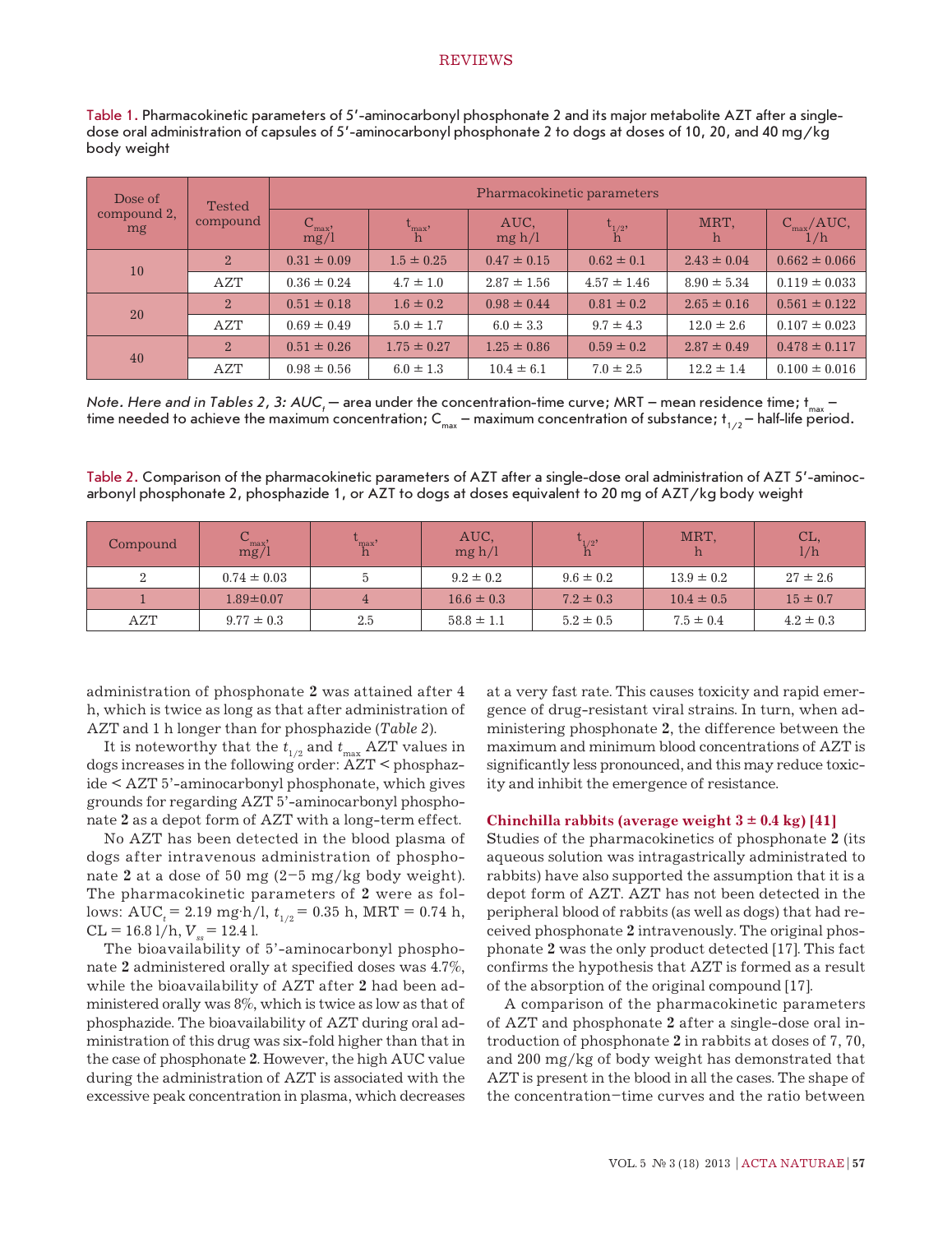## REVIEWS

| Compound | $\frac{C_{\text{max}}}{mg/1}$ | $\mathbf{v}_{\max}$ | AUC,<br>mg h/l    | $\iota_{1/2}$   | MRT,            | CL,<br>1/h        |
|----------|-------------------------------|---------------------|-------------------|-----------------|-----------------|-------------------|
|          | $3.75 \pm 0.01$               | 3.5                 | $25.12 \pm 1.08$  | $3.66 \pm 0.74$ | $4.72 \pm 0.08$ | $44.22 \pm 1.95$  |
|          | $7.38 \pm 3.08$               | 2.0                 | $22.99 \pm 10.17$ | $1.42 \pm 0.12$ | $3.02 \pm 0.12$ | $54.95 \pm 22.85$ |
| AZT      | $39.64 \pm 4.24$              | 1.0                 | $88.5 \pm 25.5$   | $2.13 \pm 0.71$ | $2.10 \pm 0.30$ | $9.40 \pm 2.70$   |

Table 3. Comparison of the pharmacokinetic parameters of AZT after a single-dose oral administration of AZT 5'-aminocarbonyl phosphonate 2, phosphazide 1, or AZT in rabbits at doses equivalent to 200 mg of AZT/kg body weight

AZT and the original **2** remains virtually unchanged as the dose is altered [39].

The results of a comparison of the pharmacokinetic properties of AZT after oral administration of single doses of AZT, phosphazide **1** or phosphonate **2** to rabbits are listed in *Table 3*. It should be mentioned that the shape of the dependence on the concentration of AZT released from phosphonate **2** was considerably smoother; the C<sub>max</sub> values of AZT released from phosphazide **1** or phosphonate **2** differs only twofold, while the AUC values of both phosphonates are rather close.

### **Wistar rats and BALB/c mice**

No original phosphonate **2** was detected in the blood plasma after it was taken orally by rats (body weight  $200 \pm 7$  g) at a dose of 20 mg/kg. Only its metabolite AZT (characterized by the following pharmacokinetic parameters:  $AUC_{0-t} = 2.27$  mg·h/l, MRT = 6.54 h,  $t_{\text{max}} = 4$  h,  $C_{\text{max}} = 0.4$  mg/l,  $t_{1/2} = 2.45$  h and  $C_{\text{max}}/AUC_t = 0.176 \text{ h}^{-1}$ ) was detectable.

Contrariwise, when phosphonate **2** at a dose of 20 mg/kg was introduced intraperitoneally into rats (body weight  $250 \pm 10$  g), phosphonate 2 was the main compound detected, with trace amounts of its metabolite AZT. The pharmacokinetic parameters of phosphonate 2 were as follows:  $AUC_{0-t} = 8.02$  mg·h/l, MRT = 0.82 h, CL = 0.45 l/h,  $t_{1/2}$  = 0.42 h, and  $V<sub>ss</sub> = 0.37$  l. It is noteworthy that not only the original phosphonate **2**, but also 3.5% AZT were detected in the blood after phosphonate **2** was administered intraperitoneally to mice at a dose of 6 g/kg of body weight.

Thus, AZT 5'-aminocarbonyl phosphonate **2** releases AZT after being administered via different routes (orally, intragastrically or intraperitoneally) to experimental animals (mice, rats, rabbits and dogs) over a wide range of doses (7–6000 mg/kg of body weight) [17]. The pharmacokinetic parameters of phosphonate **2** and the AZT released from it in the blood plasma differ for different animal species. These differences can be attributed to the metabolic features of different animals and/or the route of drug administration.

The linear dependence of the pharmacokinetics of phosphonate **2** with respect to its major metabolite AZT allows one to extrapolate the animal dose to a human dose. Thus, it can be expected for a single-dose oral administration of 600 mg of phosphonate **2** that the AZT concentration in human blood plasma will be 100–115 ng/ml, with an appreciably gentle slope of the pharmacokinetic curve, which is considerably higher than the minimum AZT concentration achieved during regular (200 mg three times a day) oral administration of Zidovudine [42].

# **PHARMACOKINETIC PARAMETERS DURING MULTIPLE-DOSE ADMINISTRATION OF AZT 5'-AMINOCARBONYL PHOSPHONATE [41]**

The results of multiple-dose administration of AZT 5'-aminocarbonyl phosphonate show great promise as well.

Experiments on rabbits have shown a gradual accumulation of phosphonate **2** in blood after a course of oral administration (solution  $-1$  g in  $4-5$  ml of water; administered after 6 and 18 h during 5 days) (*Fig.*). Furthermore, after the last dose had been administered (96 h after the onset of the experiment), AZT could be detected in human blood for 66 h (up to 162 h after the onset of the experiment).

Dogs (average weight  $10.2 \pm 1$  kg) received compound **2** orally (600 mg on an empty stomach for 7 days, 24 h intervals). AZT was detected in plasma during the entire interval between the administrations of phosphonate **2**. The identical  $C_0 (0.17 \pm 0.07 \text{ mg/l})$  and  $C_{\text{min}}$  $(0.17 \pm 0.07 \text{ mg/l})$  values on day 7 of administration indicate that the steady state was attained. The quasistationary concentration was 0.96 mg/l. The plasma levels of AZT at the steady state  $(2.82 \pm 0.26)$  were characterized by an admissible fluctuation.

On day 7 of oral administration of phosphonate **2** capsules, AZT accumulation in the dog's organism was observed, manifesting itself in an increase in the AUC value (by 1.3 times as compared to day 1 of administration) and  $C_{\text{min}}$  (by 1.7 times as compared to day 1), as well as in  $t_{\text{max}}$  (from 2.7 to 4 h) and in  $C_{\text{max}}$  (from 2.45 to 2.75 mg/l blood plasma).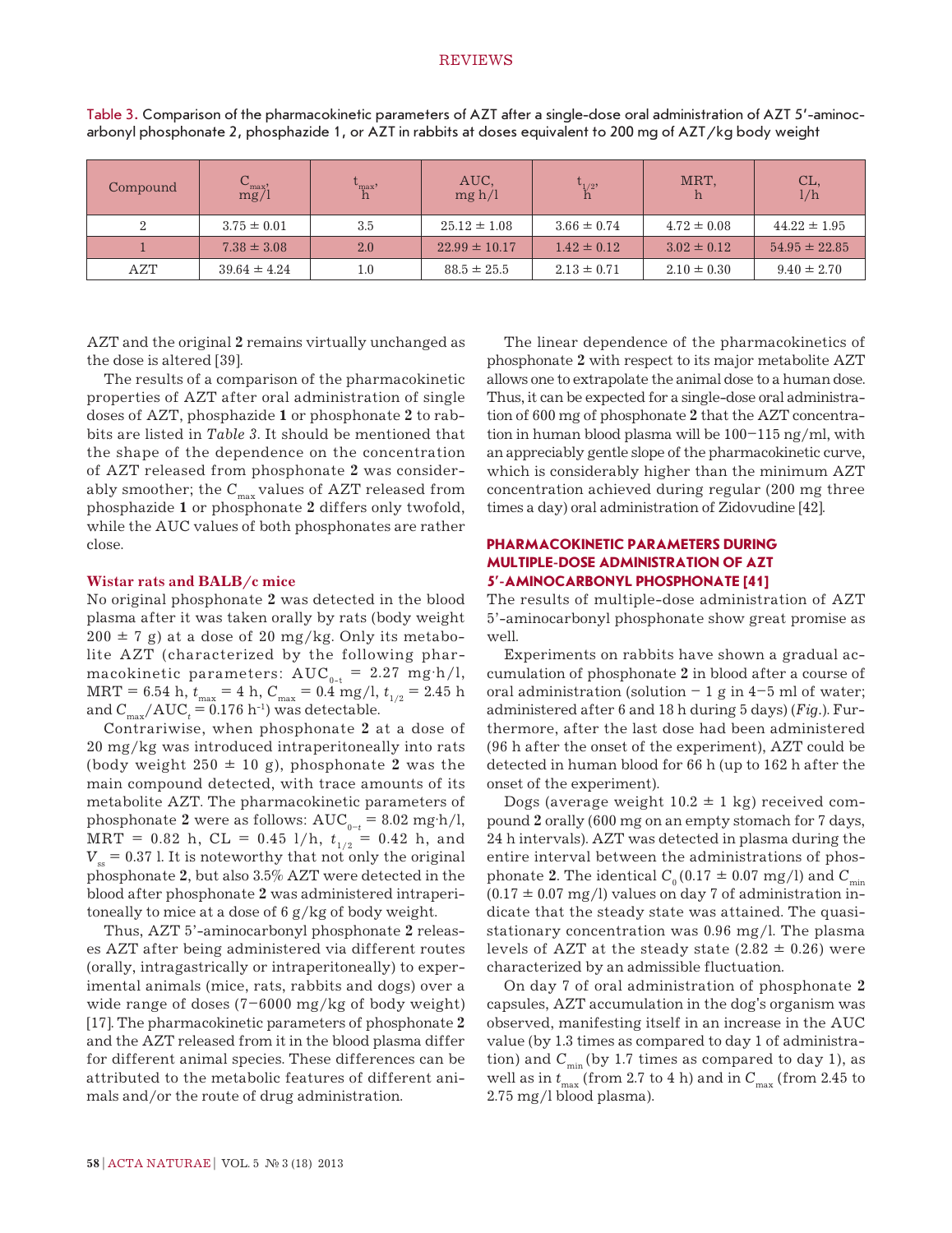

**Distribution in tissues [41]**

The investigation of the tissue availability of novel drugs is an important stage in pharmacokinetic studies. Through distribution processes, a drug is delivered to its zone of action, where the drug interacts with structures that determine its effect. Measuring the tissue availability value allows one to quantitatively assess the intensity of the penetration of an active substance into peripheral tissues and the target organ.

The distribution of AZT, the metabolite of phosphonate **2**, was studied in organs and tissues that differed in terms of blood supply, in the organs ensuring its elimination, and in the organ that is a potential action zone: strongly vascularized (liver, kidneys, spleen, lungs), moderately vascularized (skeletal muscles), and poorly vascularized (mesentery) tissues. AZT was detected in all these organs and tissues; its distribution over the organs was characterized by significant heterogeneity. The threshold of quantitative determination was 10 ng/ml. AZT could be detected in the blood plasma and organs of rats 12 h after a single-dose oral administration of phosphonate **2** at a dose of 100 mg/kg of body weight. Tissue availability of AZT in strongly vascularized organs (liver, spleen, lungs, and kidneys) was considerably higher than that in skeletal muscles and mesentery.

The AZT concentration generally decreased in a monophasic manner. The half-life period of the drug after oral administration was 3.9 h (blood plasma).

After a single-dose oral introduction of phosphonate **2** at a dose of 200 mg/kg, the original substance could not be detected in daily urine and feces, which can be attributed to intense biotransformation of the drug at the absorption stage. Only the major metabolite AZT was detected; it is eliminated as an insignificant percentage (4.11 and 0.04%, respectively) of the introduced dose of the drug.

# **Toxicity [41]**

The results of toxicity studies conducted in mice have supported the assumption that slow accumulation in the blood and slower elimination of AZT released from phosphonate **2** as compared to AZT administered directly and released after the introduction of phosphazide can decrease toxicity. Indeed, phosphonate **2** is a low-toxicity compound, which has been confirmed by data obtained in experiments measuring acute toxicity (BALB/c mice and Wistar rats) and in chronic experiments (Wistar rats, breedless dogs). A single-dose administration of this substance to mice and rats at tested toxic doses (2000–50000 mg/kg) was accompanied by short-term agitation in animals replaced by distress, inertness and adynamia. The mean lethal dose  $(LD_{50})$  of phosphonate **2** during intraperitoneal administration to mice was  $\geq 5$  g/kg, against 1.5 and 2.3 g/kg for AZT and phosphazide, respectively.  $LD_{50}$  for a single-dose intragastric administration of the substance to rats was higher than  $40 g/kg$ .

The toxicity of phosphonate **2** was studied under chronic experimental conditions in rats that had intragastrically received this substance at doses of 133 and 266 mg/kg daily for 3 months. The tested drug doses were 10- and 20-fold higher than the human daily dosage (13.3 mg/kg body weight). It turned out that compound **2** at tested doses was well-tolerated by animals and had no effect on the functional state of the main organs and systems of the organism (according to the results of biochemical tests) or hematological indicators. The absence of toxic lesions in internal organs and local irritating effects was confirmed in a pathomorphological study conducted after the conclusion of the experiment.

The toxicity of phosphonate **2** in the form of capsules for oral administration, 200 mg, was assessed in dogs which intragastrically received the compound at a dose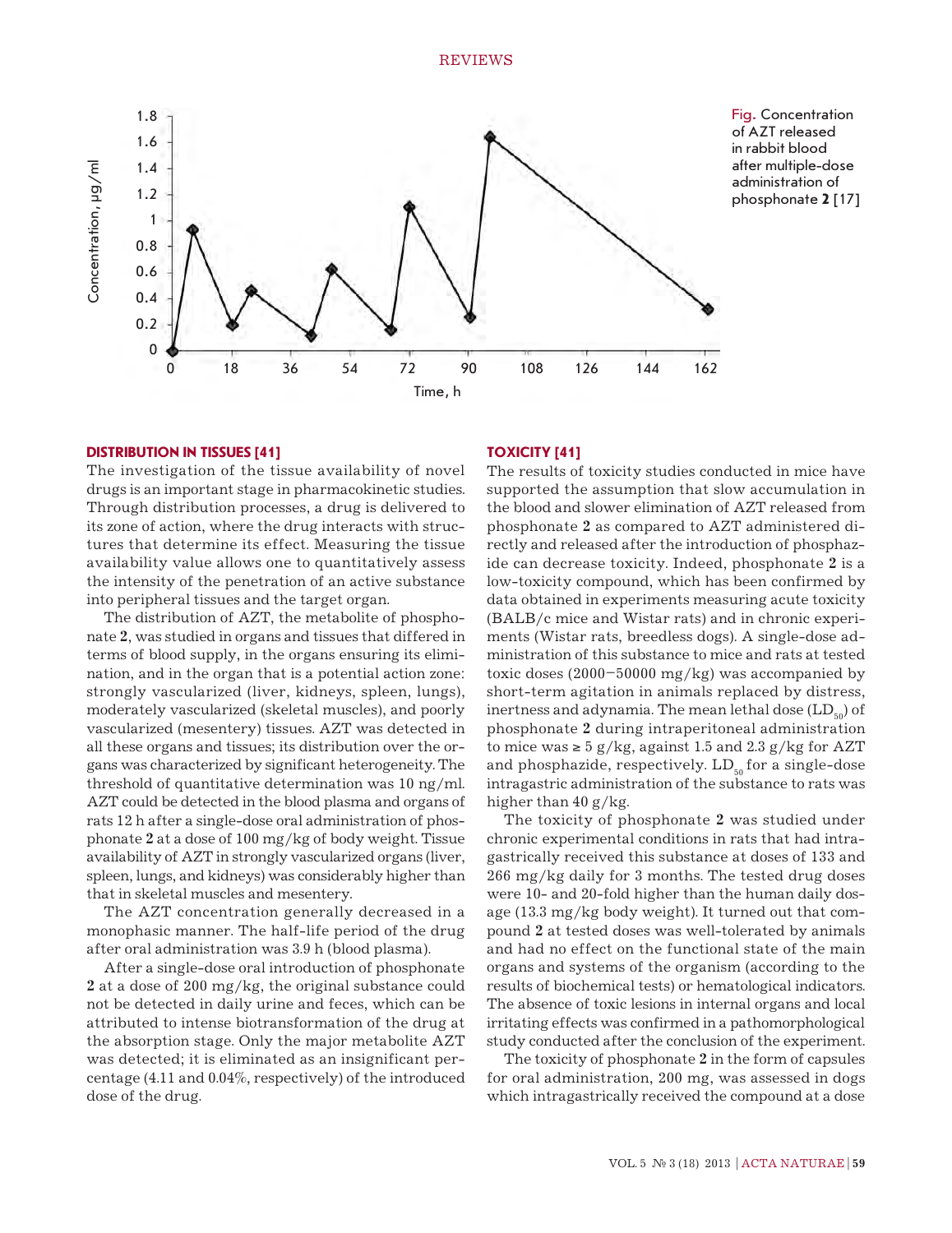of 166 mg/kg (the 12.5-fold maximum recommended therapeutic dose for humans) daily for 4 weeks. It was found to be well-tolerated by the animals and to affect neither the functional state of the internal organs nor their hematological parameters (according to the data of biochemical tests). The absence of toxic lesions in internal organs and local irritating effects of phosphonate **2** in this pharmaceutical form after multipledose intragastric administration to dogs was confirmed through pathomorphological studies.

In order to assess the mutagenic properties of phosphonate **2**, its ability to cause gene mutations in indicator strains of *Salmonella typhimurium* (Ames test), to cause chromosomal aberrations in the bone marrow cells of hybrid mice F1(CBAxC57Bl6), and to affect the number of dominant lethal mutations in mouse embryonic cells has been studied. It has been demonstrated that phosphonate **2** at concentrations of up to 1 mg/dish does not increase the number of revertants in the Ames test in any statistically significant way.

When administered at doses 50-fold higher than the maximum recommended therapeutic dose for humans, phosphonate **2** exhibited no mutagenicity in *in vivo* tests: it neither caused an increase in the number of chromosomal aberrations in mouse bone marrow cells nor affected the number of dominant lethal mutations in mouse embryonic cells.

When intragastrically administered at a dose of 133 mg/kg (10-fold maximum recommended therapeutic dose for humans) daily to Wistar rats (for 10 and 2 weeks to males and females, respectively), no effects of compound **2** on the animal reproduction function was detected.

When intragastrically administered at a dose of 133 mg/kg daily to pregnant female rats on days 1–19 of gestation, phosphonate **2** had no effects on the weight gain in pregnant rats, gestation duration, the number of corpus luteum, sites of embryo attachment, embryonic body weight, their craniocaudal dimension, indicators of pre- and post-implantation fetal death, or postnatal development of rat pups. Administration of compound **2** caused neither malformations nor developmental disorders in embryos; in other words, it exhibits neither embryotoxic nor teratogenic effects.

The allergic properties of phosphonate **2** have been studied in guinea pigs. Phosphonate **2** was found to cause no anaphylactic shock when administered as a five-dose series at sensibilizing doses (133 and 266 mg/kg), followed by intragastric administration of an anaphylaxis-provoking dose (266 mg/kg) on days 14 and 21 after the sensibilization. At the doses and sensibilization schemes tested, the agent had no allergic effect in a type III hypersensitivity reaction on guinea

pigs. Moreover, phosphonate **2** was shown not to affect the popliteal lymph node reaction in mice.

When administered at doses of 166 and 332 mg/kg (12.5- and 25-fold maximum recommended therapeutic doses for humans), phosphonate **2** affects neither the number of nuclear cells in spleen nor the hypersensitivity of the decelerated type reaction in mice. When administered at the highest of the doses tested (332 mg/kg), phosphonate **2** reduced the primary immune response to a certain extent in F1(CBAxC57BI6) mice.

Thus, AZT 5'-aminocarbonyl phosphonate **2** has been proved to be considerably less toxic as compared to the certified drugs Retrovir and Nikavir, to exhibit neither mutagenic nor allergic properties, to have no immunotoxicity, embryotoxicity or teratogenicity, and to have no effect on the reproductive functions of animals.

## **CONCLUSIONS**

The efforts of numerous researchers have resulted in the synthesis of over 100 novel potential depot forms based on a 5'-phosphonate modification of AZT; their anti-HIV activities have been tested. Nikavir<sup>®</sup> is the first AZT 5'-phosphonate that has been used as an anti-HIV drug. Preclinical studies of another phosphonate, AZT 5'-aminocarbonyl phosphonate, were completed recently, yielding rather encouraging results. Pharmacokinetic studies conducted on animals have demonstrated that when administered, phosphonate **2** is converted into AZT to a significant degree. The pharmacokinetic parameters of AZT attest to a long-term pharmacological effect.

An analysis of the combination of preclinical toxicological and pharmacological data gives grounds for recommending phosphonate **2** for further clinical studies. The pharmacokinetic properties of this compound will presumably enable the administration of a drug based on it once a day, as opposed to Zidovudine, which is to be administered 2–3 times a day. Due to its lower toxicity, phosphonate **2** can be used not only to prevent vertical HIV transmission, but also in children and HIVinfected patients with liver pathologies.

Thus, AZT 5'-aminocarbonyl phosphonate **2** has an outstanding potential as an alternative to AZT and deserves further study.  $\bullet$ 

*The authors are grateful to M.K. Kukhanova and S.N. Kochetkov for fruitful discussions and assistance obtained in this work.*

*This work was supported by the Russian Foundation for Basic Research (grant № 12-04-00581) and the RAS Presidium Program "Molecular and Cellular Biology".*